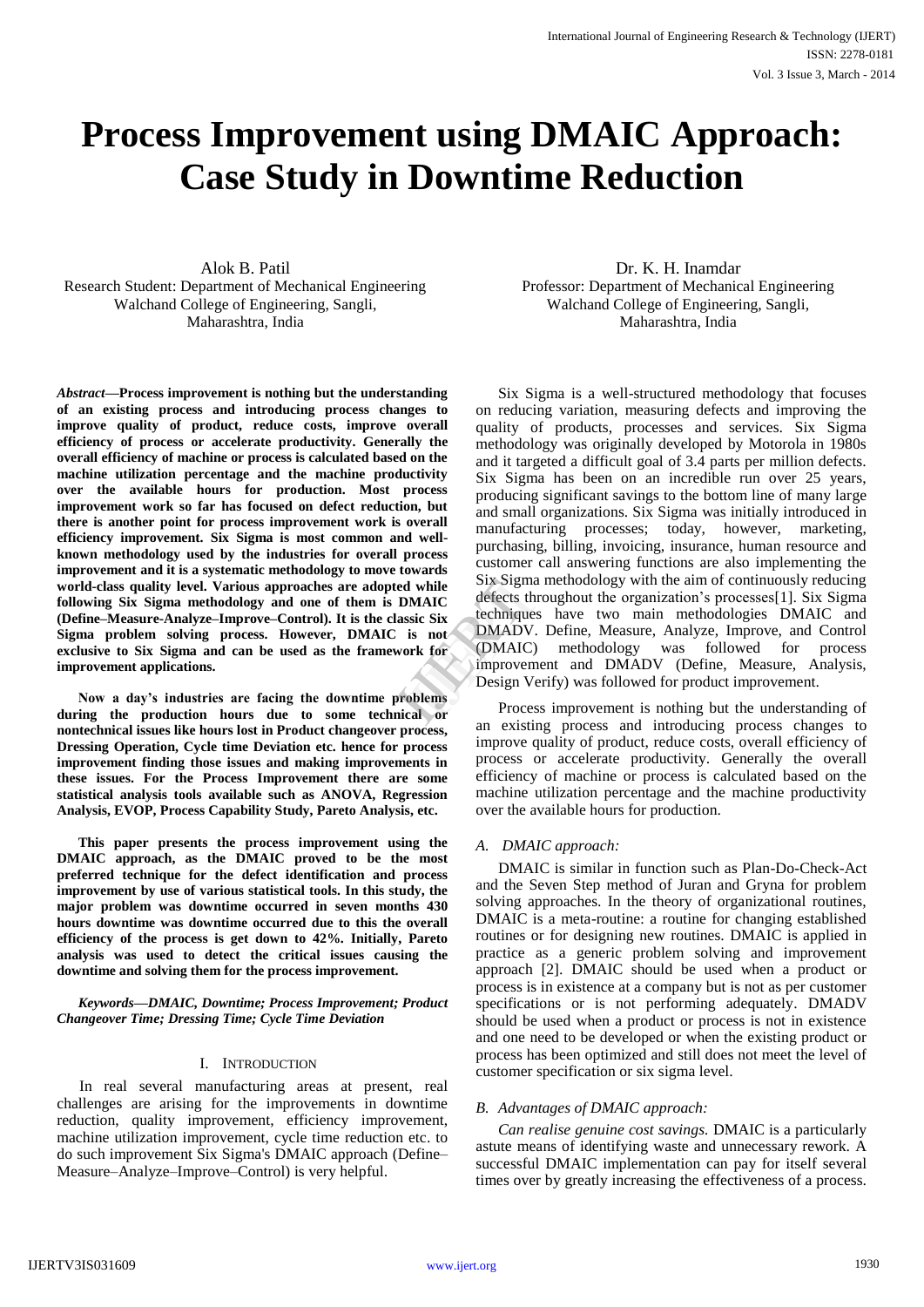The cycle of DMAIC is reusable too businesses can continually repeat the process, identifying further enhancements and improvements over time.

*Structured thinking.* The DMAIC process is systematic and thorough. It enables decisions to be made based on actual data and measurement. The various tools and techniques used in the analysis phase can flush out problems and issues that might not have been exposed otherwise and the approach often brings a fresh way of thinking to established processes.

*Looks at the longer term:* DMAIC implementation is seldom about quick fixes. The approach lends itself to longer term process resolution so for established businesses or businesses with particularly complicated processes, DMAIC works very well. Many projects toy with a problem, implement a quick fix and then walk away. The control phase of the DMAIC methodology ensures that this never happens.

### II. BACKGROUND

The case study was conducted at a leading manufacturer of Bearings of DGBB (Deep Grove Ball Bearing), TRB (Taper Roller Bearing) types. Fig.2 Shows the types of the bearing rings. In firm the turned rings as a raw material is processed with operations like Heat treatment, Face Grinding, OD Grinding, Bore Grinding, Track Grinding and Honing and then assembly. The Critical operations in the firm is Face grinding as there is any amount of less productivity is occurs it will make big no material downtime on the channels on which the further processes are carried out. Fig.1 shows the 3D bone structure of the DDS face grinding machine present at the firm.

For face grinding operation of inner and outer rings of both Deep Grove Ball Bearings and Taper Roller Bearings, the +0 to -100 µm tolerance on the width of the rings is allowable. To achieve this tolerance there is grinding allowance is provided on the width, it is of  $+150$  to  $+250$  µm for each type of bearing rings. To remove this excess material, face grinding operation is done in number of passes with one finish pass. As the machine and for reliable quality from the process the machine can remove ~250 µm at once.



Fig.1. Bone Structure of DDS face grinding machine (Drawn in CATIA-V5)



Fig.2. (a) Deep Grove Ball Bearing, (b) Taper Roller Bearing

If the target tolerance is achieved in 3 passes, in two rough passes 100µm material of width is removed and remaining 40 to 50µms material is removed in next one finish pass.

#### III. CASE STUDY

The process under consideration is a special purpose process which was specially developed for performing the faces grinding operation on the bearing inner and outer rings manufactured by the firm. The operations performed in the firm on turned inner and outer are heat treatment, face grinding, OD grinding, Bore Grinding , Track grinding and honing to track of the inner and outer rings of the bearing, In first the Heat treatment of the turned ring is done and then the face and OD grinding is done by separate machines and the for further operations rings goes on to the channels. for face grinding DDS (Double Disk) and for OD the CL-46 (Centerless Grinding) machines are available. DDS grinding machine has a two co-axial vertical spindles with horizontal ring through feeding. For such specific continuous feeding of the bearing ring for face grinding there is a special feeding unit is installed. In the firm there is at least one product changeover is happened in a shift as firm has batch type production is done. curs it<br>
which first the Heat<br>
of the face and OD<br>
at the further operation<br>
grinding DD<br>
less Grinding<br>
mags of thas a two comparison<br>
through feed<br>
wable. bearing ring<br>
bear installed by

> During the study of the down time of all the processes, found that the DDS face grinding machine has created the no material down time on the next processes i.e. on the channels because DDS machine itself had some downtime problem. This was a serious problem to mate the delivery date. The Pareto analysis is done regarding the Hours lost in recent seven months and it was found that the product change over time and cycle time deviation has bottleneck issues.

> Therefore the objective of the study was to minimize the product changeover time and reduce the cycle time deviation without affecting the quality of the product To solve these issues the Six Sigma technique was selected.

#### IV. PROCESS IMPROVEMENT

As the study aimed at improving the existing process, DMAIC methodology was considered [3], It consists of phases, namely, Define, Measure, Analyze, Improve and Control. The whole Six Sigma project starts with Define phase and is defined based on the customer requirement and company strategy and mission [4]. Measure phase helps the project team to refine the problem and begin the search for various causes of the failure. In Analyze phase, the causes found are analyzed using various data analysis tools and the data is validated for Improvement phase. Improvement phase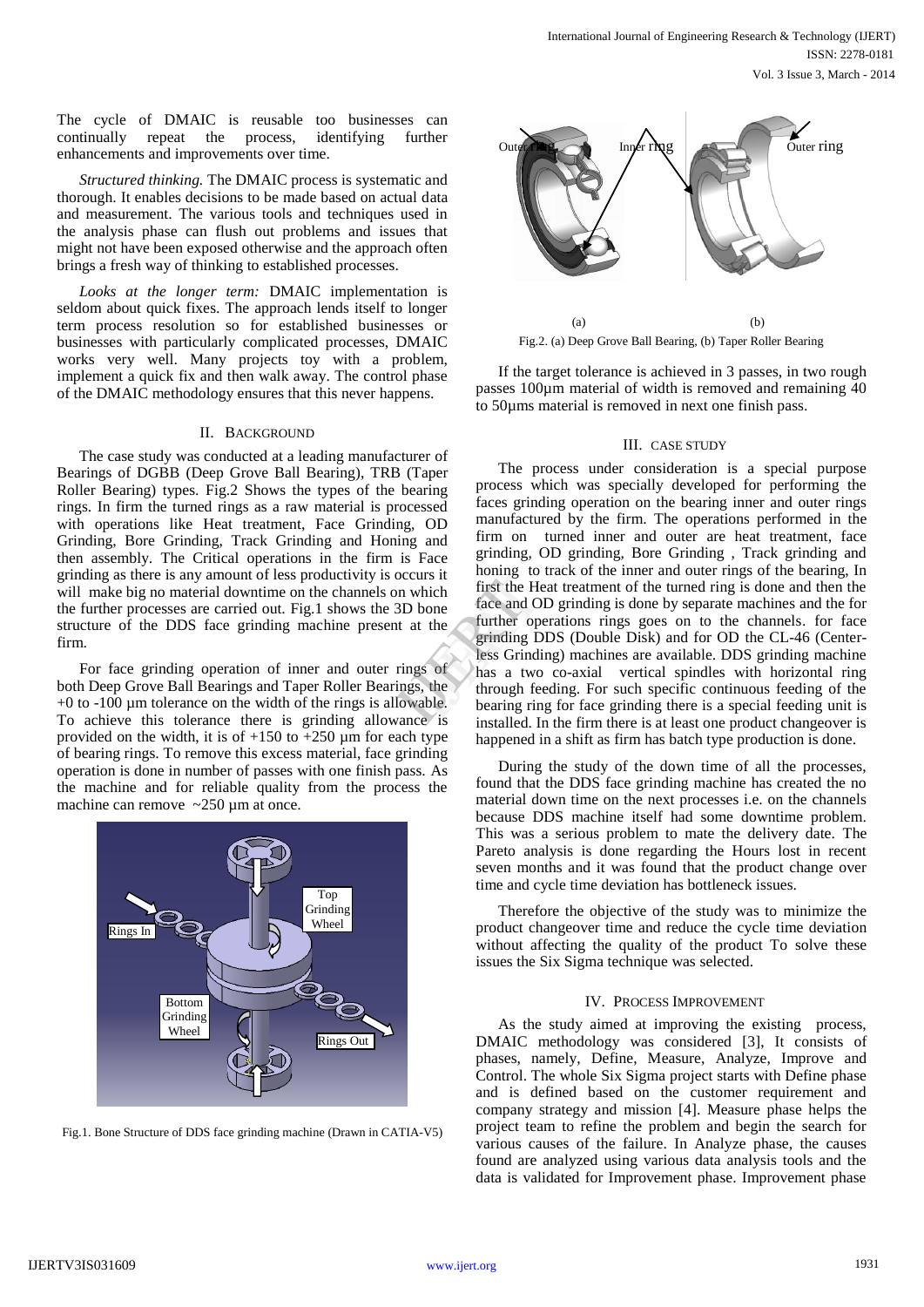helps in finding solutions and implementing them so that the problems can be eliminated. In Control phase, the performance of the process after improvement is measured routinely and accordingly adjustments are made in operations. If the Control phase is not implemented, it may revert the project to its previous state [5]. Fig. 3 shows the flow diagram of the DMAIC approach with its five main phases.



Fig.3. Flow Diagram of the DMAIC Approach

In the case study presented, the DMAIC methodology was applied to identify the probable sources of process downtime in machine performance and successfully reduced one of the issue. In proposed study only the second issue of cycle time deviation is explained in detailed. The following sections explain the methodology applied for the purpose [6].

#### *A. Step 1- Define*

The main objective in this stage is nothing but writing down what you currently know about the problem. Seek to clarify facts, set objectives and form the project team and Define the problem statement, the customer(s) as well as customer needs, Critical to Quality (CTQs) - what are the critical process outputs?, the target process and other related business processes, project targets or goals, project boundaries, a project charter is often created and agreed during the Define step [7].

*Problem Statement*. Selected firm is the leading bearing manufacturer in the country and is known for its quality bearings. But currently due to some internal production efficiency loss company facing the downtime problem. Face and OD Grinding department is one of the low efficient department in the firm. As the firm works for 24 by 7 hours with tree shifts first and second each of 8 hours and third shift of 7.3 hours, so the total working hours for seven months are ~5000 Hrs. For the recent seven months Jan 2013 to July 2013 due to low efficiency at Face and OD grinding department creates the downtime of 430 Hrs out of 4939 Hrs at the channels on which further operations are carried out. Downtime was nearly ~9%.

Efficiency loss largely depends upon the performance of the process. Hence, process improvement have to be done. By doing this we can reduce the downtime of the other channels.

#### *B. Step 2- Measure*

The main objective is to collect data pertinent to the scope of the project. Leaders collect reliable baseline data to compare against future results. Teams create a detailed map of all interrelated business processes to elucidate areas of possible performance enhancement [8,9].

In the proposed study, first find the bottleneck machine of the Face-OD grinding department for that studied the recent seven months efficiencies. See the Table. I which gives the month wise efficiencies of all the Face grinding machines of the department.

| <b>Machine</b>         | Month Efficiency (in %) |       |       |       |       |       |       |
|------------------------|-------------------------|-------|-------|-------|-------|-------|-------|
| No.                    | Jan                     | Feb   | Mar   | Apr   | May   | Jun   | Jul   |
| DDS Cell               | 41.4%                   | 42.5% | 46%   | 44.1% | 42.7% | 44.2% | 41.2% |
| DDS 544                | 66.2%                   | 61.7% | 64.2% | 60.3% | 62%   | 59.6% | 69.9% |
| <b>Gardner</b><br>1016 | 58.4%                   | 55.8% | 60.1% | 63.5% | 60.8% | 65.2% | 63.5% |
| <b>Gardner</b><br>1601 | 66.5%                   | 58.4% | 64.8% | 59.8% | 55.2% | 62.5% | 63.8% |

From the Table. I the efficiency of face grinding machine DDS Cell is nearly 20% less than the other face grinding machines can conclude that DDS cell is one of the major bottleneck from Face and OD department. So DDS cell is the first Bottleneck for the downtime problem from F-OD department in the firm.

## *C. Step 3- Analyze*

Pareto analysis of bottleneck machine DDS cell form Jan-July 2013 is carried out to find the hours lost as there is a 430Hrs downtime in Face-OD grinding department. Fig.4 shows the pareto graph for machine DDS Cell. The pareto graph drawn for hours lost on the DDS cell face grinding process is drawn using the "Minitab 16" software. gy was<br>
softleneck fr<br>
of the department in<br>
e time<br>
ections<br>
C. Step 3-A.<br>
Pareto an<br>
July 2013 is<br>
430Hrs dow<br>
shows the pareticle



Fig. 4. Pareto Chart for the Downtime of DDS face grinding machine

From Pareto analysis it is observed that 20% of the activities causing the 80% effect for making the DDS cell machine bottleneck. The three main hours lost reasons are as follows: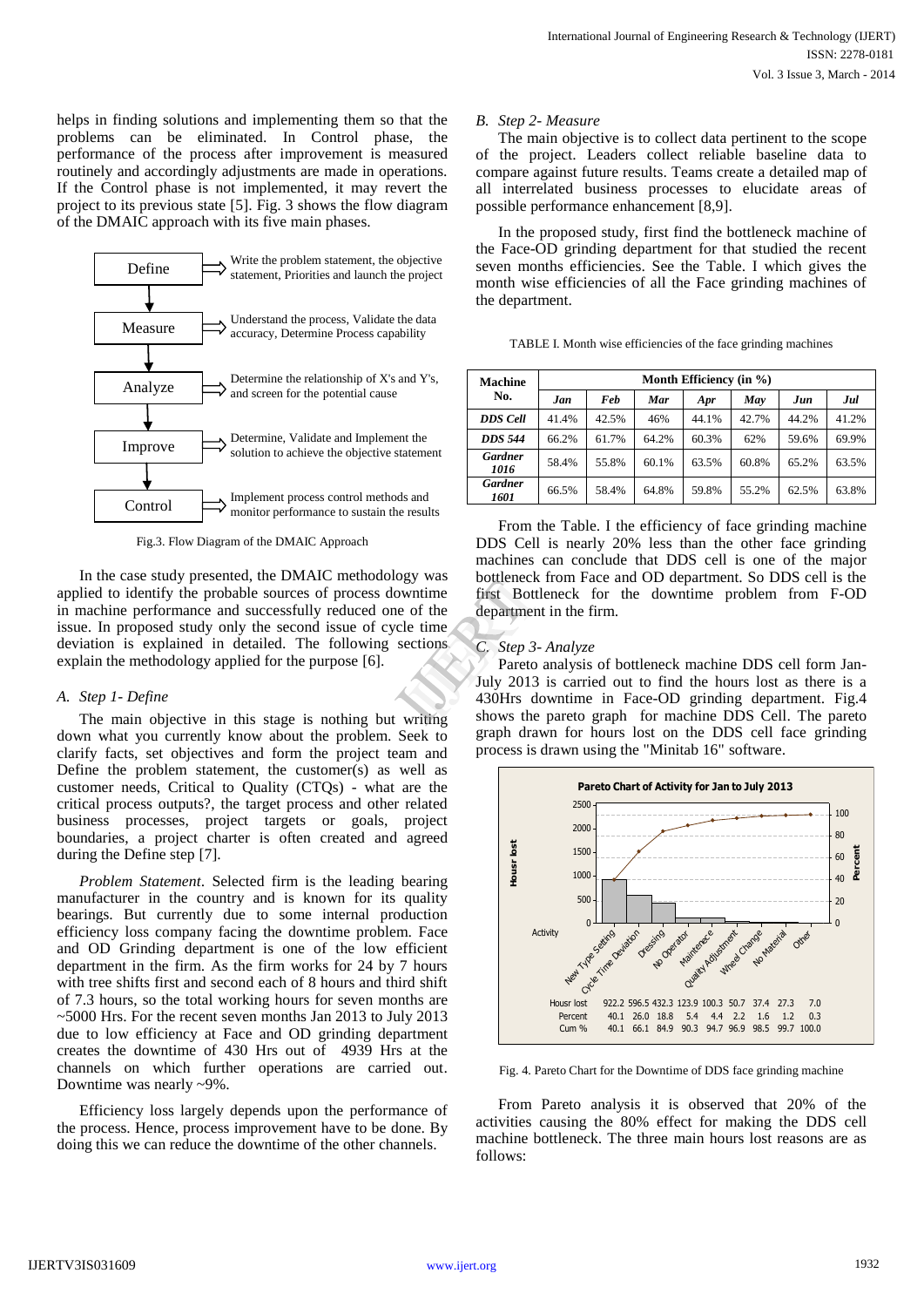- i. New Type Setting (Product Changeover Time)
- ii. Cycle Time Deviation
- iii. Dressing Operation

Hence to improve the performance of the DDS cell it is required to work on these three causes.

## *D. Step 4- Improve*

The main objective at the end of this stage is to complete a test run of a change that is to be widely implemented. Teams and stakeholders devise methods to address the process deficiencies uncovered during the data analysis process. Groups finalize and test a change that is aimed at mitigating the ineffective process. Improvements are ongoing and include feedback analysis and stakeholder participation.

In the proposed study, the cycle time reduction issue is take for the improvement. The Cycle time deviation means the number of hours required more than that of the standard hours required to produce the same quantity of rings. The cycle time deviation is given in terms of hours lost, from the pareto analysis it is seen that near about 26% of total down time is occurred due to the cycle time deviation on the DDS face grinding machine.

There are the two ways to reduce the cycle time deviation of the face grinding process. One is to optimize the input parameters of the machine to get proper production output rate. The input parameters of the DDS face grinding machine are ring feeding rate (m/min), top and bottom grinding wheel velocity (rpm) and top-bottom grinding wheel compensation (µm). With help of the Taguchi's design of experiments method, the number of runs are performed on process or machine and by analyzing the result one can fix the input parameter to prevent the cycle time deviation of the DDS face grinding machine.

| TABLE II. Dimensional changes of the 6311 bearing type inner and outer |
|------------------------------------------------------------------------|
| rings after the grinding allowance reduction                           |

| <b>Type: 6311</b>        | <b>Before GA Reduction</b>                | <b>After GA Reduction</b> |  |  |
|--------------------------|-------------------------------------------|---------------------------|--|--|
|                          | <b>Finish Ring Face (width) Dimension</b> |                           |  |  |
| Finish size              | 29 <sub>mm</sub>                          | 29 <sub>mm</sub>          |  |  |
|                          | <b>Turned Ring Face (width) Dimension</b> |                           |  |  |
| <b>Basic turned size</b> | $29.20$ mm                                | 29.10mm                   |  |  |
| Max. turned size         | 29.25mm                                   | 29.14mm                   |  |  |
| Min. turned size         | 29.15mm                                   | 29.06mm                   |  |  |
| Max. GA                  | 0.250mm                                   | 0.180mm                   |  |  |
| Min. GA                  | 0.150mm                                   | 0.100mm                   |  |  |

Second way to prevent cycle time deviation is to reduce the face grinding allowance present on the bearing inner and outer rings. This reduction can be done on the basis of the heat treatments growth of the bearing ring in its width. In the proposed case study this second way is chosen to reduce the cycle time deviation. As in the firm the face grinding is done in the 2-3 passes, hence by reducing the grinding allowance, one can reduce the number of passes required to manufacture finish ring indirectly the production time required per pass is get eliminated and the standard production rate is achieved.

The inner and outer ring of Deep Grove Ball Bearing (DGBB) type 6311 is one of the bearing type had the cycle time deviation in face grinding operation. Cycle time deviation means, to produce finish rings of this type requires more time than that of the standard production time. Initially there were three passes to be done to meet the tolerance of  $\ddot{0}$  to -100 $\mu$ m on width of size 29 mm. The old width grinding allowance on inner ring was  $+250 \mu m$  and on the outré ring  $+300 \mu m$ . This grinding allowance is the addition of the turned ring grinding allowance pulse heat treatment growth.

As machine carried the three passes, in first pass material removed was ~150µm, in second pass was ~100µm and in last finish pass was  $\sim$ 50 $\mu$ m material was removed. By reducing the face grinding allowance the number of passes get reduced. Table. II shows the Dimensional changes of the 6311bearing type inner and outer rings after the grinding allowance reduction.

## *E. Step 5- Control*

The objective of the last stage of the methodology is to develop metrics that will help leaders monitor and document continued success. Six Sigma strategies are adaptive and ongoing. Adjustments can be made and new changes may be implemented as a result of the completion of this first cycle of the process. At the end of the cycle additional processes are addressed or the initial project is then complete.

After completing the Improve phase, factors affecting the cycle time deviation of the face grinding process on the bearing inner and outer rings were proposed. The actions proposed were implemented in the manufacturing process. The results of these improvements were monitored in Control phase. A control plan was prepared which is the major action of this phase. This control plan consisted of all the actions that were proposed for reducing the cycle time deviation of the DDS face grinding machine. It included training and certifying the operators, employees, maintenance plan preparation, regular inspection, and preparation of control charts. And thus from Fig.4 it can be observed that the goal set of reducing or preventing the downtime bottleneck issues were achieved. output<br>
achine<br>
wheel<br>
wheel<br>
bearing inne<br>
bearing inne<br>
sation<br>
proposed we<br>
The results of<br>
this phase. A con-<br>
input<br>
S face<br>
S face<br>
DDS face stripped and this phase.

#### V. CONCLUSION

Industries have to deal with a host of problems related to productivity and quality control. Substandard productivity hampers the internal customer demand of the products which directly affects the company targets. Organizations have to suffer huge losses which are not easy to cope up with. Thus there is a need to improve the process simultaneously keeping in mind the quality and the productivity of the product. Six Sigma can be effectively applied and the existing business processes can be improved and made error free, downtime free. Six Sigma provides statistical proof to each and every action, thus helping making decisions more efficient. It can work even with less number of readings in the database. Thus Six Sigma is completely an industry oriented methodology of quality and productivity improvement.

In the presented case study the downtime was much higher, i.e. ~9% of total working hours of firm for seven months. The firm had to sustain the downtime cost and the wastage of the man-hours. Establishing the relationship between the issues for the downtime and the effect of these issues is a challenge in a complex system like the one